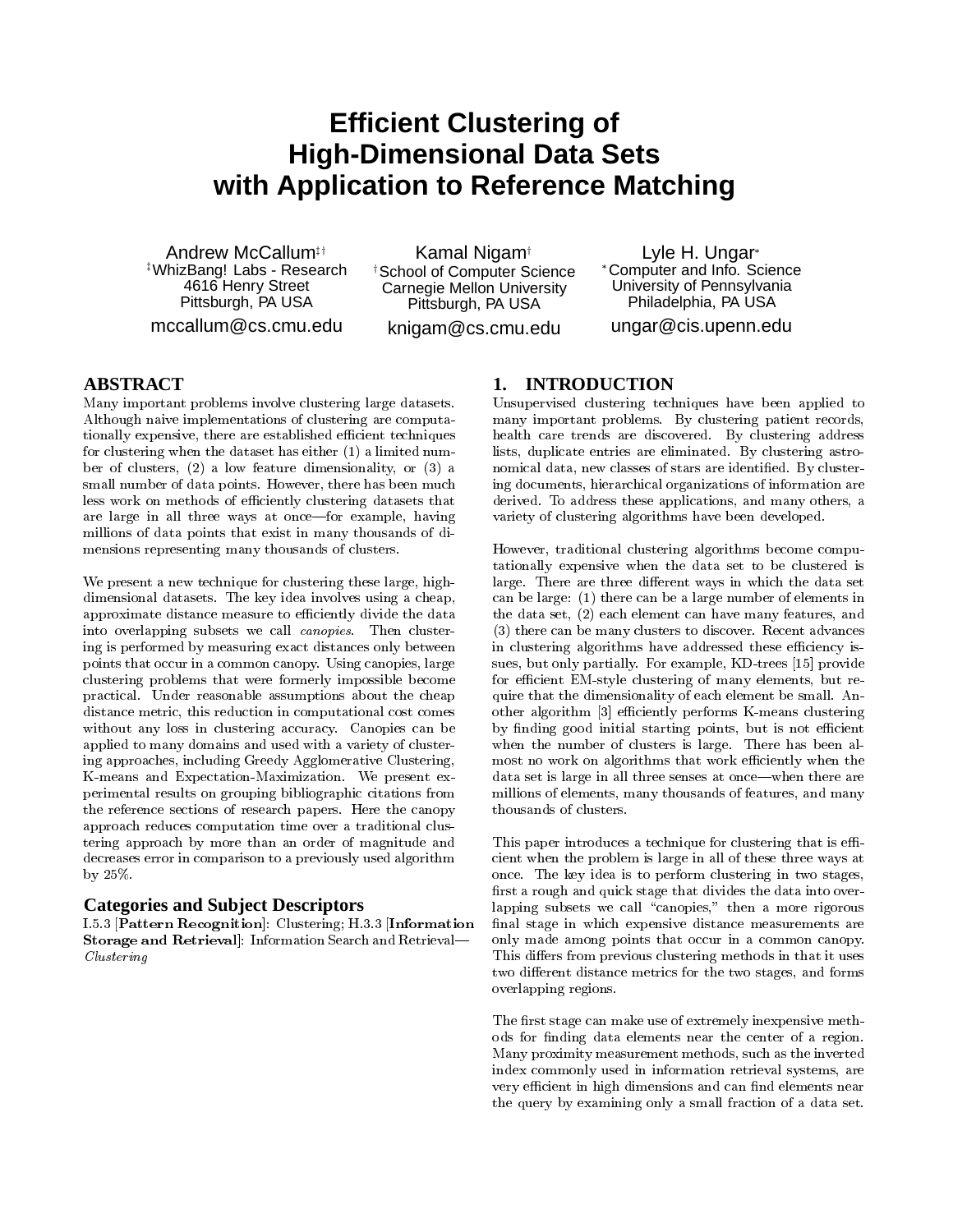Variants of the inverted index can also work for real-valued data.

Once the canopies are built using the approximate distance measure, the second stage completes the clustering by running a standard clustering algorithm using a rigorous, and thus more expensive distance metric. However, signicant computation is saved by eliminating all of the distance comparisons among points that do not fall within a common canopy. Unlike hard-partitioning schemes such as\blocking" [13] and KD-trees, the overall algorithm is tolerant to inaccuracies in the approximate distance measure used to create the canopies because the canopies may overlap with each other

From a theoretical standpoint, if we can guarantee certain properties of the inexpensive distance metric, we can show that the original, accurate clustering solution can still be recovered with the canopies approach. In other words, if the inexpensive clustering does not exclude the solution for the expensive clustering, then we will not lose any clustering accuracy. In practice, we have actually found small accuracy increases due to the combined usage of two distance metrics.

Clustering based on canopies can be applied to many different underlying clustering algorithms, including Greedy Agglomerative Clustering, K-means, and Expectation-Maximization.

This paper presents experimental results in which we apply the canopies method with Greedy Agglomerative Clustering to the problem of clustering bibliographic citations from the reference sections of computer science research papers. The Cora research paper search engine [11] has gathered over a million such references referring to about a hundred thousand unique papers; each reference is a text segment existing in a vocabulary of about hundred thousand dimensions. Multiple citations to the same paper differ in many ways, particularly in the way author, editor and journal names are abbreviated, formatted and ordered. Our goal is to cluster these citations into sets that each refer to the same article. Measuring accuracy on a hand-clustered subset consisting of about 2000 references, we find that the canopies approach speeds the clustering by an order of magnitude while also providing a modest improvement in clustering accuracy. On the full data set we expect the speedup to be five orders of magnitude.

## **2. EFFICIENT CLUSTERING WITH CANOPIES**

The key idea of the canopy algorithm is that one can greatly reduce the number of distance computations required for clustering by first cheaply partitioning the data into overlapping subsets, and then only measuring distances among pairs of data points that belong to a common subset.

The canopies technique thus uses two different sources of information to cluster items: a cheap and approximate similarity measure (e.g., for household address, the proportion of words in common between two address) and a more expensive and accurate similarity measure (e.g., detailed fieldby-field string edit distance measured with tuned transformation costs and dynamic programming).

We divide the clustering process into two stages. In the first stage we use the cheap distance measure in order to cre ate some number of overlapping subsets, called "canopies." A canopy is simply a subset of the elements (*i.e.* data points or items) that, according to the approximate similarity measure, are within some distance threshold from a central point. Signicantly, an element may appear under more than one canopy, and every element must appear in at least one canopy. Canopies are created with the intention that points not appearing in any common canopy are far enough apart that they could not possibly be in the same cluster. Since the distance measure used to create canopies is approximate, there may not be a guarantee of this property, but by allowing canopies to overlap with each other, by choosing a large enough distance threshold, and by understanding the properties of the approximate distance mea sure, we can have a guarantee in some cases.

The circles with solid outlines in Figure 1 show an example of overlapping canopies that cover a data set. The method by which canopies such as these may be created is described in the next subsection.

In the second stage, we execute some traditional clustering algorithm, such as Greedy Agglomerative Clustering or K-means using the accurate distance measure, but with the restriction that we do not calculate the distance between two points that never appear in the same canopy, *i.e.* we assume their distance to be infinite. For example, if all items are trivially placed into a single canopy, then the second round of clustering degenerates to traditional, unconstrained clustering with an expensive distance metric. If, however, the canopies are not too large and do not overlap too much, then a large number of expensive distance measurements will be avoided, and the amount of computation required for clustering will be greatly reduced. Furthermore, if the constraints on the clustering imposed by the canopies still include the traditional clustering solution among the possibilities, then the canopies procedure may not lose any clustering accuracy, while still increasing computational efficiency signicantly.

We can state more formally the conditions under which the canopies procedure will perfectly preserve the results of traditional clustering. If the underlying traditional clusterer is K-means, Expectation-Maximization or Greedy Agglomerative Clustering in which distance to a cluster is measured to the centroid of the cluster, then clustering accuracy will be preserved exactly when:

For every traditional cluster, there exists a canopy such that all elements of the cluster are in the canopy.

If instead we perform Greedy Agglomerative Clustering clustering in which distance to a cluster is measure to the closest point in the cluster, then clustering accuracy will be pre served exactly when:

For every cluster, there exists a set of canopies such that the elements of the cluster "connect" the canopies.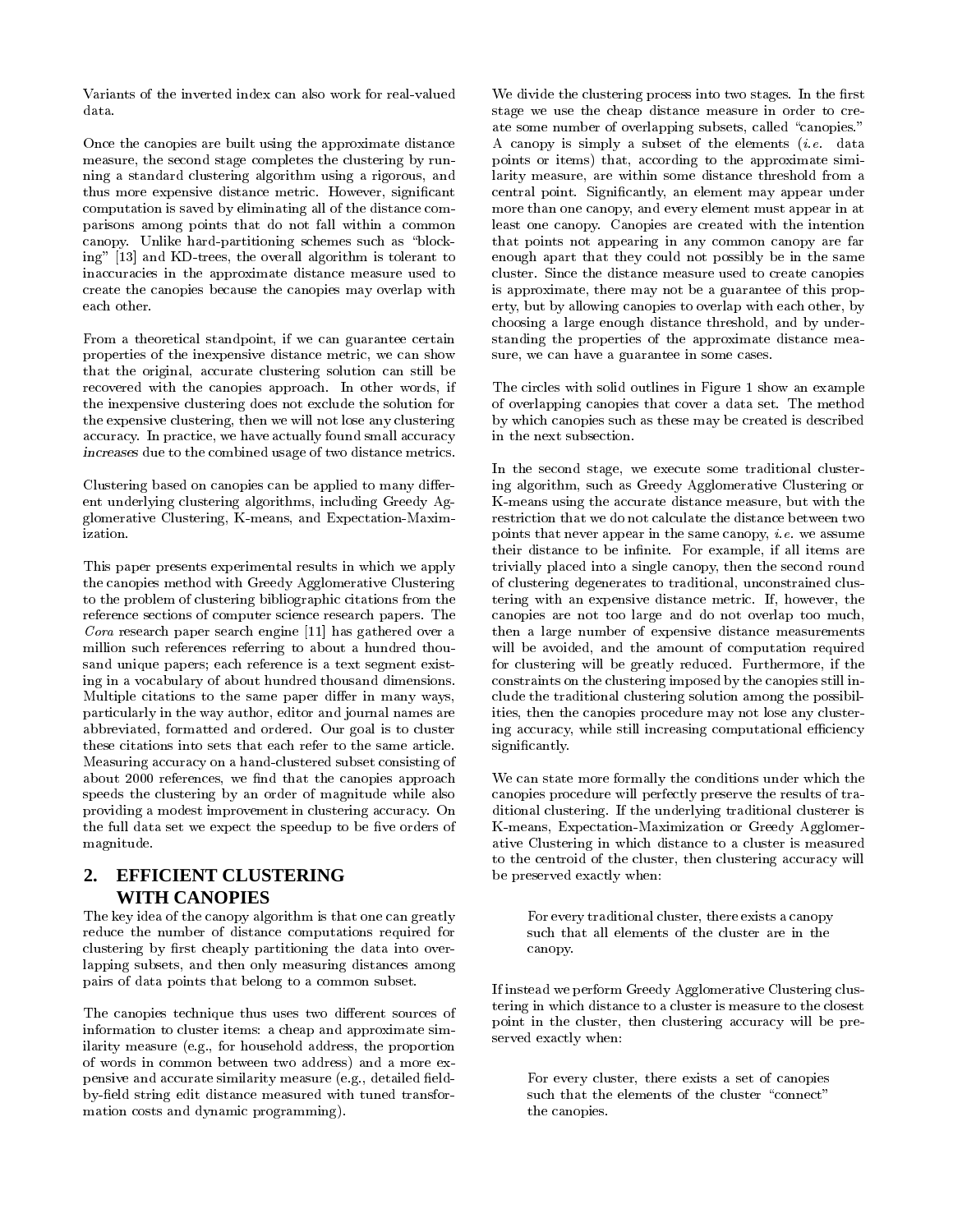

Figure 1: An example of four data clusters and the canopies that cover them. Points belonging to the same cluster are colored in the same shade of gray. The canopies were created by the method outlined in section 2.1. Point A was selected at random and forms a canopy consisting of all points within the outer (solid) threshold. Points inside the inner (dashed) threshold are excluded from being the center of, and forming new canopies. Canopies for B, C, D, and E were formed similarly to A. Note that the optimality condition holds: for each cluster there exists at least one canopy that completely contains that cluster. Note also that while there is some overlap, there are many points excluded by each canopy. Expensive distance measurements will only be made between pairs of points in the same canopies, far fewer than all possible pairs in the data set.

We have found in practice that it is not difficult to create inexpensive distance measures that nearly always satisfy these "canopy properties."

## **2.1 Creating Canopies**

In most cases, a user of the canopies technique will be able to leverage domain-specic features in order to design a cheap distance metric and efficiently create canopies using the metric. For example, if the data consist of a large number of hospital patient records including diagnoses, treatments and payment histories, a cheap measure of similarity between the patients might be \1" if they have a diagnosis in common and " $0$ " if they do not. In this case canopy creation is trivial: people with a common diagnosis fall in the same canopy. (More sophisticated versions could take account of the hier archical structure of diagnoses such as ICD9 codes, or could also include secondary diagnoses.) Note, however, that people with multiple diagnoses will fall into multiple canopies and thus the canopies will overlap.

Often one or a small number of features suffice to build canopies, even if the items being clustered (e.g. the patients) have thousands of features. For example, bibliographic citations might be clustered with a cheap similarity metric which only looks at the last names of the authors and the year of publication, even though the whole text of the reference and the article are available.

At other times, especially when the individual features are noisy, one may still want to use all of the many features of an item. The following section describes a distance metric and method of creating canopies that often provides good performance in such cases. For concreteness, we consider the case in which documents are the items and words in the document are the features; the method is also broadly applicable to other problems with similar structure.

#### *2.1.1 A Cheap Distance Metric*

All the very fast distance metrics for text used by search engines are based on the inverted index. An inverted index is a sparse matrix representation in which, for each word, we can directly access the list of documents containing that word. When we want to find all documents close to a given query, we need not explicitly measure the distance to all documents in the collection, but need only examine the list of documents associated with each word in the query. The great ma jority of the documents, which have no words in common with the query, need never be considered. Thus we can use an inverted index to efficiently calculate a distance metric that is based on the number of words two documents have in common.

Given the above distance metric, one can create canopies as follows. Start with a list of the data points in any order, and with two distance thresholds,  $T_1$  and  $T_2$ , where  $T_1 > T_2$ . (These thresholds can be set by the user, or, as in our experiments, selected by cross-validation.) Pick a point o the list and approximately measure its distance to all other points. (This is extremely cheap with an inverted index.) Put all points that are within distance threshold  $T_1$  into a canopy. Remove from the list all points that are within distance threshold  $T_2$ . Repeat until the list is empty. Figure 1 shows some canopies that were created by this procedure.

The idea of an inverted index can also be applied to highdimensional real-valued data. Each dimension would be discretized into some number of bins, each containing a balanced number of data points. Then each data point is effectively turned into a "document" containing "words" consisting of the unique bin identifiers for each dimension of the point. If one is worried about edge effects at the boundaries between bins, we can include in a data point's document the identifiers not only of the bin in which the point is found, but also the bins on either side. Then, as above, a cheap distance measure can be based on the the number of bin identifiers the two points have in common. A similar procedure has been used previously with success [8].

# **2.2 Canopies with Greedy Agglomerative Clustering**

Greedy Agglomerative Clustering (GAC) is a common clustering technique used to group items together based on similarity. In standard greedy agglomerative clustering, we are given as input a set of items and a means of computing the distance (or similarity) between any of the pairs of items.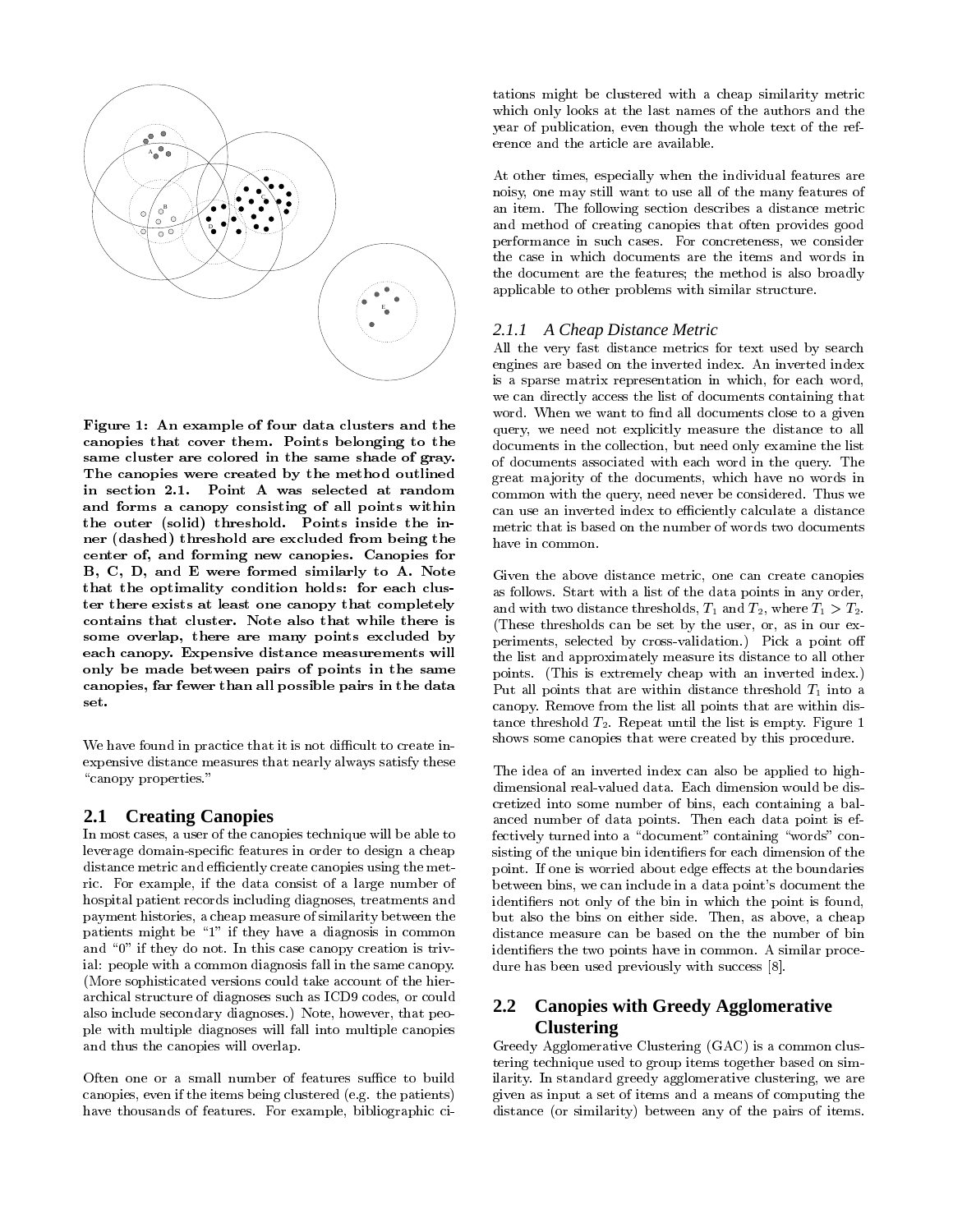The items are then combined into clusters by successively combining the two closest clusters until one has reduced the number of clusters to a target number.

We use a standard implementation of greedy agglomerative clustering (GAC): Initialize each element to be a cluster of size one, compute the distances between all pairs of clusters, sort the distances from smallest to largest, and then repeatedly merge the two clusters which are closest together until one is left with the desired number of clusters.

In the standard GAC implementation, we need to apply the distance function  $O(n^-)$  times to calculate all pair-wise distances between items. A canopies-based implementation of GAC can drastically reduce this required number of com parisons parisons.

Using a cheap, approximate distance measure overlapping canopies are created. When the canopies property holds, we are guaranteed that any two points that do not share a canopy will not fall into the same cluster. Thus, we do there not need to calculate the distances between these pairs of points. Equivalently, we can initialize all distances to in finity and only replace pairwise distances when two items fall into the same canopy. As discussed in Section 2.4, this vastly reduces the required number of distance calculations for greedy agglomerative clustering.

# **2.3 Canopies with Expectation-Maximization Clustering**

One can also use the canopies idea to speed up prototypebased clustering methods like K-means and Expectation-Maximization (EM). In general, neither K-means nor EM specify how many clusters to use. The canopies technique does not help this choice.

As before, the canopies reduce the number of expensive distance comparisons that need to be performed. We create the canopies as before. We now describe three different methods of using canopies with prototype-based clustering techniques.

Method 1: In this approach, prototypes (our estimates of the cluster centroids) are associated with the canopies that contain them, and the prototypes are only in
uenced by data that are inside their associated canopies.

After creating the canopies, we decide how many prototypes will be created for each canopy. This could be done, for example, using the number of data points in a canopy and AIC or BIC [1]-where points that occur in more than one canopy are counted fractionally. Then we place prototypes into each canopy. This initial placement can be random, as long as it is within the canopy in question, as determined by the inexpensive distance metric.

Then, instead of calculating the distance from each prototype to every point (as is traditional, a  $O(nk)$  operation), the E-step instead calculates the distance from each prototype to a much smaller number of points. For each prototype, we find the canopies that contain it (using the cheap distance metric), and only calculate distances (using the expensive distance metric) from that prototype to points within those

|                | Prototypes moved by        | Number of prototypes      |
|----------------|----------------------------|---------------------------|
|                | only points in same        | constant, initialized     |
|                | canopy as prototype        | per canopy                |
| $\overline{2}$ | points in same             | constant, initialized     |
|                | canopy as prototype        | over whole data set       |
|                | plus all others summarized |                           |
|                | by canopy centers          |                           |
| 3              | only points in same        | initialized per canopy,   |
|                | canopy as prototype        | but created and destroyed |
|                |                            | dynamically               |

Table 1: A summary of the three different methods of combining canopies and EM.

canopies.

Note that by this procedure prototypes may move across canopy boundaries when canopies overlap. Prototypes may move to cover the data in the overlapping region, and then move entirely into another canopy in order to cover data

The canopy-modied EM algorithm behaves very similarly to traditional EM, with the slight difference that points outside the canopy have no influence on points in the canopy, rather than a minute influence. If the canopy property holds, and points in the same cluster fall in the same canopy, then the canopy-modied EM will almost always converge to the same maximum in likelihood as the traditional EM. In fact, the difference in each iterative step (apart from the enormous computational savings of computing fewer terms) will be negligible since points outside the canopy will have ex ponentially small in
uence.

K-means gives not just similar results for canopies and the traditional setting, but exactly identical clusters. In K-means each data point is assigned to a single prototype. As long as the cheap and expensive distance metrics are sufficiently similar that the nearest prototype (as calculated by the expensive distance metric) is within the boundaries of the canopies that contain that data point (as calculated with the cheap distance metric), then the same prototype will always win.

Method 2: We might like to have a version of the canopies method that, instead of forcing us to pick a number of prototypes for each canopy separately, allows us to select the number of prototypes that will cover the whole data set. Method 2 makes this possible. As before, prototypes are associated with canopies, and are only influenced by individual data points that are inside their canopies. However, in this method, prototypes are in
uenced by all the other data too, but data points outside the prototype's associated canopy are represented simply by the mean of their canopies. In this respect, Method 2 is identical to Omohundro's balltrees  $[17]$ . Method 2 differs, however, in that the canopies are created highly efficiently, using a cheap distance metric. Not only is it more computationally efficient to compute the distance between two points using the cheap distance metric, but the use of inverted indices avoids completely computing the distance to many points.

Method 3: There are many existing traditional methods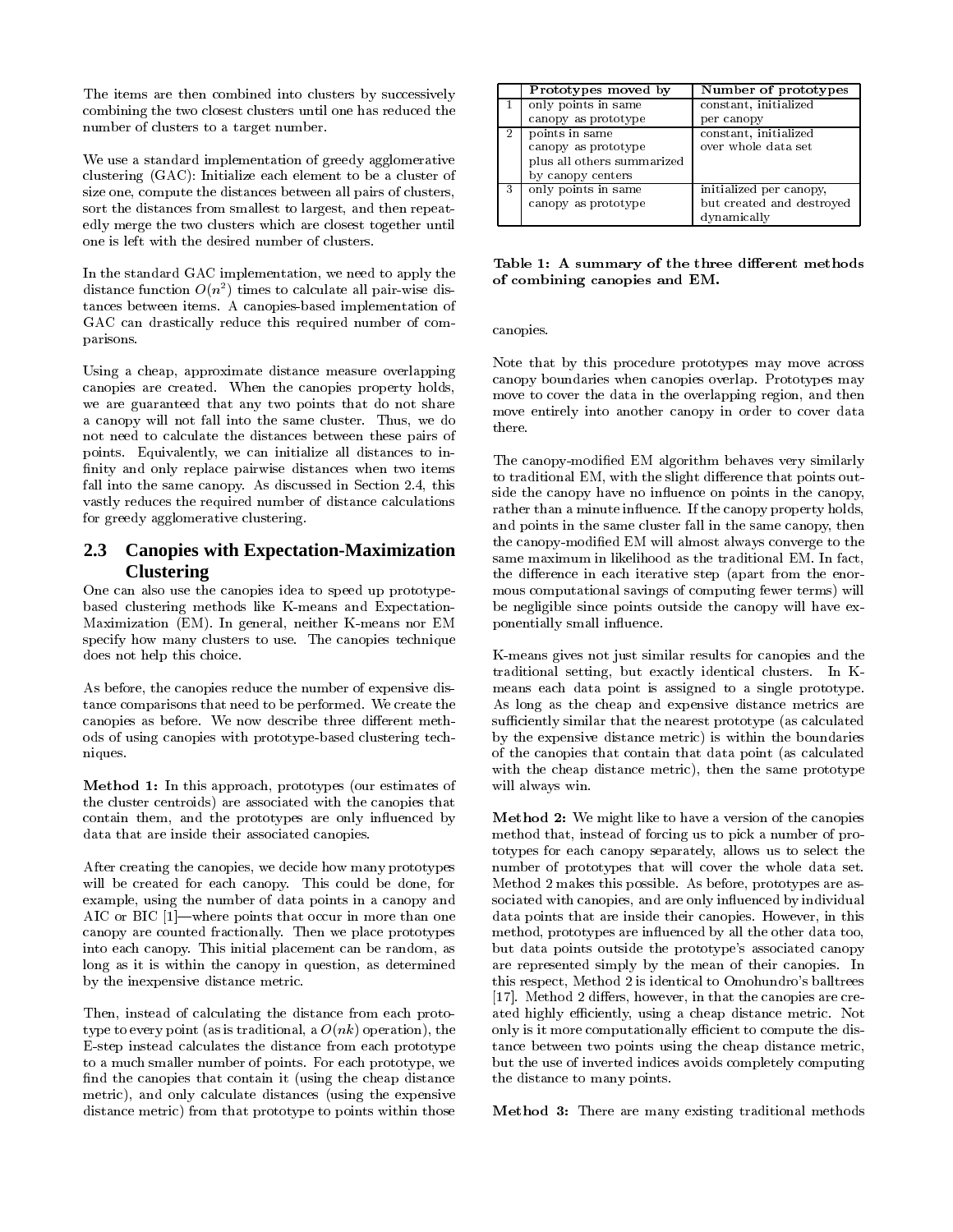for dynamically determining the number of prototypes (e.g. [18]). Techniques for creating and destroying prototypes are particularly attractive when thinking about Method 1. Here we have the simplicity of completely ignoring all data points outside a prototype's associated cluster, with the problem, however, that we may have too many or too few prototypes within the canopy. In Method 3, as in Method 1, prototypes are associated with canopies and only see points within their canopy. Here, however, we use techniques that create (and possibly destroy) prototypes dynamically during clustering. We avoid creating multiple prototypes to cover points that fall into more than one canopy by invoking a "conservation of mass" principle for points. In practice, this means that the contribution of each point is divided among the canopies, as falling out naturally from the normalization in the E-step: as is traditional, membership to a prototype is determined by dividing the inverse distance to the prototype by the sum of inverse distances to all the prototypes to which its distance was measured, even if some of those prototypes fall in different canopies.

## **2.4 Computational Complexity**

We can formally quantify the computational savings of the canopies technique. The technique has two components: a relatively fast step where the canopies are created, followed by a relatively slow clustering process. If we create canopies using an inverted index, we do not need to perform even the complete pair-wise distance comparisons. If we assume that each document has  $w$  words, and these words are evenly  $\mathcal{E}_{\text{total}}$ distributed across the vocabulary  $V$ , then we can compare a document to *n* other documents in  $O(nw^2/|V|)$ . This canopy creation cost is typically insignicant in comparison to the more detailed clustering phase.

Assume that we have  $n$  data points that originated from  $k$  clusters. For concreteness, first consider the Greedy  $Ag$ glomerative Clustering algorithm. Clustering without canopies requires calculating the distance between all pairs of points, an  $O(n$  ) operation. This is the dominating complexity term in GAC clustering. Now consider how this is reduced by using canopies. Assume that there are  $c$ canopies and that each data point on average falls into <sup>f</sup> canopies. This factor  $f$  estimates the amount to which the canopies overlap with each other. Now, in an optimistic scenario where each canopy is of equal size, there will be roughly  $fn/c$  data points per canopy. When clustering with canopies we need only calculate the distances between pairs of points within the same canopy. This requires at most  $O(c(Tn/c)^{-}) = O(T^{-}n^{-}/c)$  distance measurements. (This is set probably an over-estimate, as the same points tend to fall into multiple canopies together, and we only need to calculate their distances once.) This represents a reduction in complexity of  $f^-(c)$ . In general, c will be much larger than  $f$  . The co Given a typical case in which  $n = 1,000,000, k = 10,000,$  $c = 1,000$ , and f is a small constant, the canopies technique reduces computation by a factor of 1; 000.

In the case of K-means or Expectation-Maximization, clustering without canopies requires  $O(nk)$  distance comparisons per iteration of clustering (finding the distance between each data point and each cluster prototype). Consider the EM method 1, where each cluster belongs to one or more canopy. Assume that clusters have roughly the same Fahlman, Scott & Lebiere, Christian (1989). The cascadecorrelation learning architecture. In Touretzky, D., editor, Advances in Neural Information Processing Systems (volume 2), (pp. 524-532), San Mateo, CA. Morgan Kaufmann.

Fahlman, S.E. and Lebiere, C., \The Cascade Correlation Learning Architecture," NIPS, Vol. 2, pp. 524-532, Morgan Kaufmann, 1990.

Fahlmann, S. E. and Lebiere, C. (1989). The cascadecorrelation learning architecture. In Advances in Neural Information Processing Systems 2 (NIPS-2), Denver, Colorado.

Figure 2: Three sample citations to the same paper. Note the different layout formats, and the mistakes in spelling that make it difficult to identify these as citations to the same paper.

overlap factor <sup>f</sup> as data points do. Then, each cluster needs to compare itself to the  $fn/c$  points in f different canopies. For all clusters, this is  $O(nkf^2/c)$  per iteration, yielding the same complexity reduction as seen for GAC.

In the experimental results described in a following section,  $c$  is on the order of 1,000, so the savings are significant. In an industrial sized merge-purge problem, far more canopies would be used, and full pair-wise distance calculations would not at all be feasible.

## **3. CLUSTERING TEXTUAL BIBLIOGRAPHIC REFERENCES**

In this section we provide empirical evidence that using canopies for clustering can increase computational efficiency by an order of magnitude without losing any clustering accuracy. We demonstrate these results in the domain of bibliographic references.

The Cora web site (www.cora.whizbang.com) provides a search interface to over 50,000 computer science research papers [11]. As part of the site's functionality, we provide an interface for traversing the citation graph. That is, for a given paper, we provide links to all other papers it references, and links to all other papers that reference it, in the respective bibliography section of each paper. To provide this interface to the data, it is necessary to recognize when two citations from different papers are referencing the same third paper, even though the text of the citations may differ. For example, one paper may abbreviate first author names, while the second may include them. Some typical citations are shown in Figure 2. Note that different styles of reference formatting and abbreviation, as well as outright citation mistakes, make this a difficult task to automate. We pose this as a clustering problem, where the task is to take all the citations from all papers in the collection, and cluster them so that each cluster contains all and only citations to a single paper. Since the Cora collection contains over a million bibliographic entries, it is necessary to perform this clustering efficiently. Using straightforward GAC would take more than one CPU year, assuming unlimited memory. If we estimate the total number of canopies and average canopy membership from labeled dataset used below, the canopies approach will provide a speedup of five orders of magnitude, reducing the clustering time to a couple hours.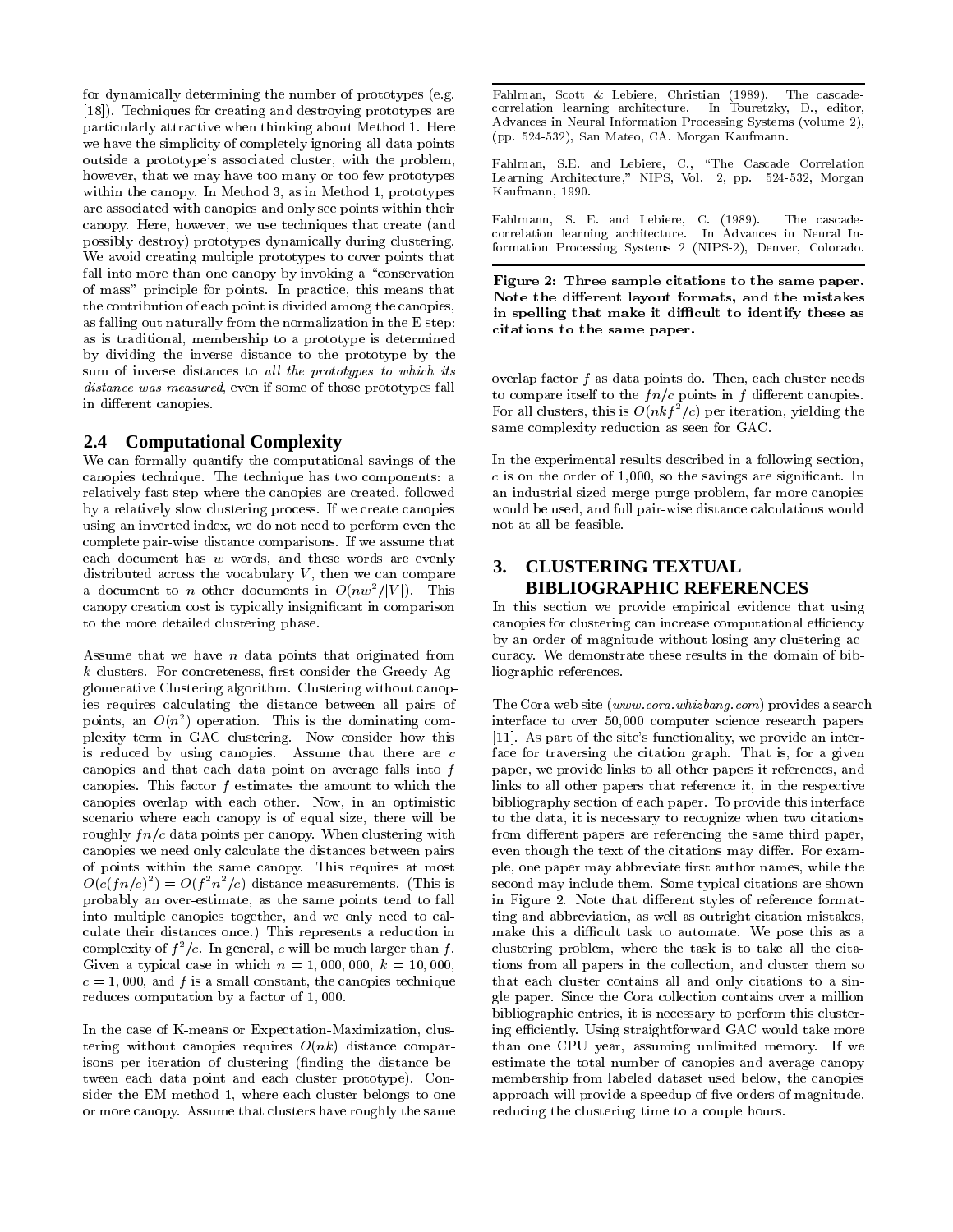## **3.1 Distance Metrics for Citations**

The basic clustering approach we use is Greedy Agglomerative Clustering. In order to perform clustering in this domain, we must provide a distance metric for the space of bibliographic citations. A powerful choice for measuring the distance between strings is string edit distance, as calculated by dynamic programming using different costs associated with various transformation rules [21].

Since we know that that the strings are references, we choose transformation cost parameters specic to this domain. There are different transformation costs for  $(1)$  deleting a character, (2) deleting a character where the last operation was also a deletion, (3) deleting a period, (4) deleting a character in one string when the other string is currently at a period, (5) substituting one character for another character, (6) substituting a non-alphabetic character for another non-alphabetic character, and (7) deleting a non-alphabetic character.

One difficulty with applying string edit distances to the domain of citations is that one cannot easily represent field transpositions (e.g. placing the year after the author instead of at the end of the citation) as an atomic cost operation in the dynamic programming. We expect there to be strong similarity between the individual fields of citations to the same paper, but do not expect strong correlations in the ordering of the fields. Thus, we define our distance metric to be the weighted average of the distances of each of the fields occurring in the citations. The fields of each citation are found automatically using a hidden Markov model [11]; this field extraction process is not described in this paper.

The string edit distance calculations are relatively expensive, since a dynamic program must be solved to account for possible insertions, deletions, and transpositions. Doing a full clustering for the Cora dataset would involve solving over one trillion of these dynamic programs, and is clearly untenable. To make this feasible, we use the canopies approach with a two-pass process, first using an inexpensive distance metric to limit the number of string edit distances we must compute.

As described in section 2.1.1, we use an inverted index and the method of two thresholds to inexpensively create the canopies. Specically, the distance between two citations is measured by considering each citation as a short document, and measuring similarity using the text search engine Archer [12]. Similarity between two citations is the standard TFIDF cosine-similarity from information retrieval [19]. This coarse metric allows approximate overlapping canopies to be created very quickly.

## **3.2 Dataset, Protocol and Evaluation Metrics**

In order to evaluate both the speed and accuracy of our clustering algorithms, we take a subset of the Cora citation data and hand-label it according to its correct clustering. Our labeled data consist of all citations from our collection to papers authored by either Michael Kearns, Robert Schapire or Yoav Freund. We identify these papers by gen erous substring matching on the author names, and then prune out papers not authored by one of our sub jects. In all, this comprises 1916 citations to 121 distinct papers. About one-quarter of the papers have only one or two reference to them; several papers have many references to them. The most popular paper is cited 108 times.

To cluster the citations we use the two-thresholds canopy creation and then nearest-neighbor Greedy Agglomerative Clustering with the string edit distances on the extracted fields as the expensive distance metric. We use only four fields of the citation for the string edit distance calculation: author, title, date, and venue (e.g. journal name or conference name). All fields are lower-cased. Dates are reduced to a four-digit year. Titles and venues are truncated at 60 characters. Author fields are simplified by automatically abbreviating the first name of the first author. The HMM makes a number of errors, which build on the natural variation in citations. The worst of these are fixed in a pre-processing stage. stage.

There are three tunable parameters for the canopies clustering: the tight and loose thresholds for the cheap distance metric, and the stopping point for the Greedy Agglomerative Clustering. We tuned these three parameters on a separate, similarly sized validation dataset for the authors Scott Fahlman, Dennis Kibler and Paul Utgoff. The string edit costs for the different operations were set to hand-coded values. Learning and tuning these string edit weights automatically is an area of ongoing research.

In analyzing the results, we present several metrics for evaluating the quality of the clustering. All our metrics are defined in terms of all pairs of citations. Thus, the error rate is the fraction of pairs of citations that are correctly in the same cluster (if they reference the same paper) or in different clusters (if they reference different papers). Since the vast majority of pairs of citations fall into different clusters, error is not the most informative metric. Thus, we consider the precision, recall and the F1 metric that do not credit an algorithm for correctly placing citations into different clusters. These metrics are standard measures used in information retrieval. Precision is the fraction of correct predictions among all pairs of citations predicted to fall in the same cluster. Recall is the fraction of correct predictions among all pairs of citations that truly fall in the same cluster. F1 is the harmonic average of precision and recall. It is a single summary statistic that does not credit an algorithm for correctly placing the overwhelming number of pairs into different clusters.

We use a series of four increasingly sophisticated methods for comparing the computational efficiency and clustering accuracy of using the canopy framework. The most naive baseline is to simply place each citation into its own cluster. This represents the straw-man performance if no computation is used for the clustering. As a second baseline, we create by hand a regular expression that identifies the last name of the first author, and the year of each citation. Each citation is placed into the same cluster as any other paper published in the same year by an author with the same last name. This baseline represents a bibliographic map done with a large amount of manual tuning, but without an automatic clustering algorithm. As a third comparison, we use the current grouping algorithm used by Cora [11]. This is a word-matching algorithm that is similar to the two thresh-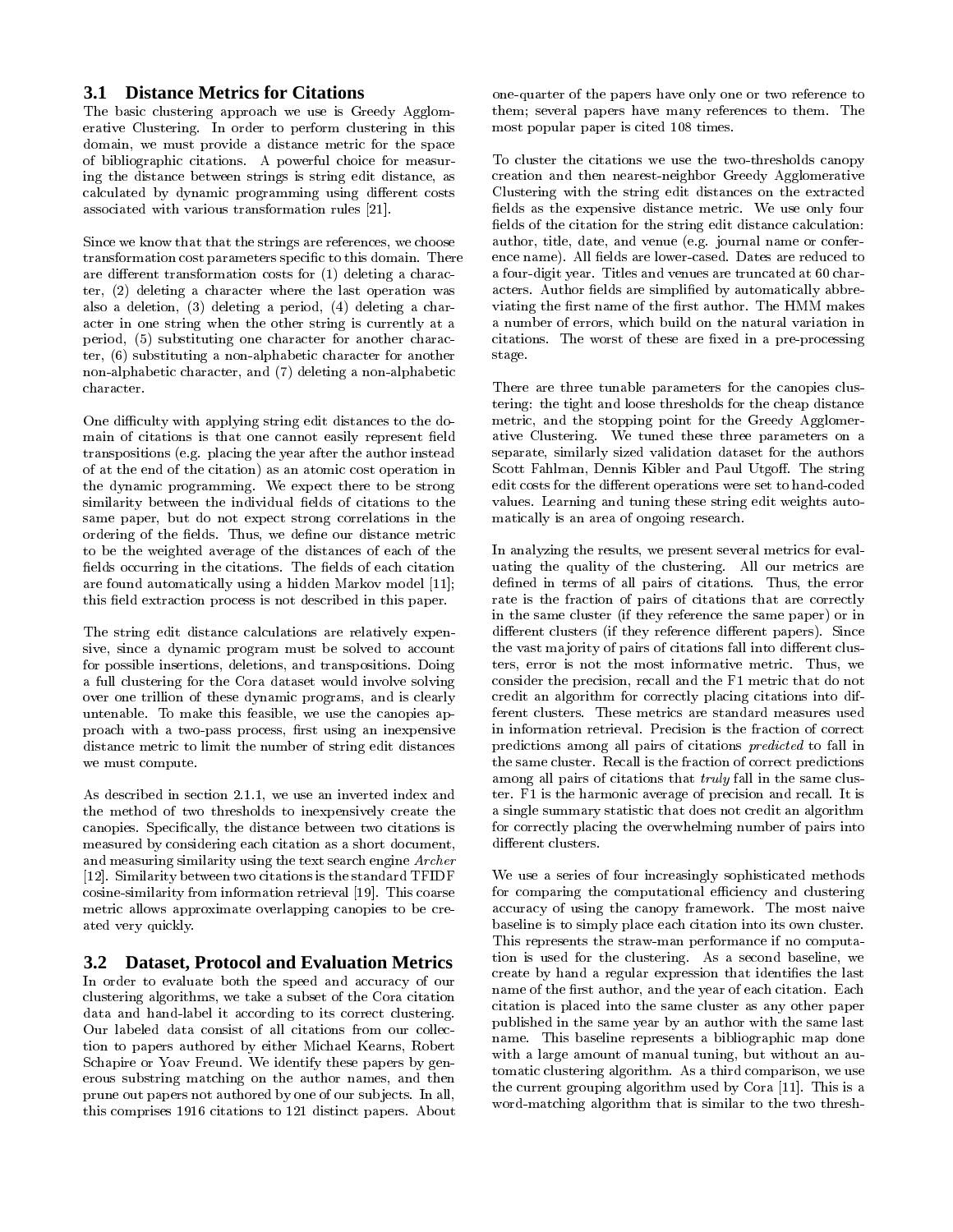| Method 1                                                           | F1 Error | Precision Recall                                                 |             | Minutes |
|--------------------------------------------------------------------|----------|------------------------------------------------------------------|-------------|---------|
|                                                                    |          | Canopies $\begin{array}{ccc} 0.838 & 0.75\% & 0.735 \end{array}$ | 0.976       | 7.65    |
| Complete, Expensive $\begin{array}{ l} 0.835 & 0.76\% \end{array}$ |          | 0.737                                                            | $\,0.965\,$ | 134.09  |
| Existing Cora $\vert$ 0.784 1.03%                                  |          | 0.673                                                            | 0.939       | 0.03    |
| Author/Year Baseline $\vert 0.697 \vert 1.60\% \vert$              |          | 0.559                                                            | 0.926       | 0.03    |
| Naive Baseline $\vert$ $-$ 1.99%                                   |          | 1.000                                                            | 0.000       |         |

Table 2: The error and time costs of different methods of clustering references. The naive baseline places each citation in its own cluster. The Author/Year baseline clusters each citation based on the year and first author of the citation, identied by hand-built regular expressions. The existing Cora method is a word matching based technique. Note that the canopy clustering is much quicker, and slightly more accurate than the complete clustering. Time is measured in minutes for the Perl implementations (except the existing Cora, which is implemented in C).

|           |      |                               |                 | Loose Threshold  |                               |                  |
|-----------|------|-------------------------------|-----------------|------------------|-------------------------------|------------------|
|           |      | 0.95                          | 0.85            | 0.75             | 0.65                          | 0.55             |
|           | 0.95 | $\left( 7.15\right)$<br>0.566 | (9.13)<br>0.667 | (10.72)<br>0.835 | 18.77)<br>0.836               | (35.53)<br>0.836 |
| Tight     | 0.85 |                               | (5.85)<br>0.713 | (8.12)<br>0.833  | (10.67)<br>0.835              | 0.836<br>(24.10) |
| Threshold | 0.75 |                               |                 | (5.50)<br>0.840  | (8.80)<br>0.836               | (24.17)<br>0.836 |
|           | 0.65 |                               |                 |                  | $\left( 7.65\right)$<br>0.838 | (15.97)<br>0.836 |
|           | 0.55 |                               |                 |                  |                               | (15.93)<br>0.836 |

Table 3: F1 results created by varying the parameters for the tight and loose thresholds during canopy creation. The number in parenthesis is the computation time in minutes for the clustering. As we decrease the loose threshold and increase the tight threshold, computation time increases as we are required to calculate more pairwise expensive distances. The parameter setting chosen by our cross-validation is indicated in bold.

olds matching, except that (1) it uses only the titles, authors and years from each citation, and (2) it creates a clustering that is non-overlapping. Our final method is to perform the complete hierarchical agglomerative clustering with the string edit distance metric. This represents a very expensive baseline, but one that should perform accurately. All methods are implemented in Perl, except for the existing Cora algorithm, which is implemented in C. Experiments are run on a 300 MHz Pentium-II with enough memory that there is no paging activity.

#### **3.3 Experimental Results**

Table 3.2 presents a summary of the experimental results with the canopy clustering, where the threshold parameters and the number of clusters are tuned on the separate validation set. The canopy clustering algorithm achieves an F1 of 0.838 in only 7.65 minutes. In comparison, the complete clustering takes over two hours, and has slightly worse error. Note that this represents more than an order of magnitude reduction in computation time.

Although the original motivation for the algorithm was com putation time and size, the canopies approach also provides a slightly more accurate clustering algorithm. Our hypothesis about this somewhat surprising result is that the two levels of clustering (the loose canopies and the strict string edit) work together in some sense. The cheap distance metric produces errors mostly independent from those of the expensive distance metric. This allows the cheap canopy partitioning to remove some errors that the expensive clustering would have made.

The other comparison techniques all give worse clustering

solutions than those using canopies. The error of the baseline naive approach is more than twice that of either clustering approach. Using either the author/year or the existing Cora techniques improves upon the baseline accuracy, but is still signicantly worse than either clustering technique.

In performing a canopy clustering, two sets of parameters need to be chosen: the values for the two canopy thresholds, and the number of final clusters. Table 3 shows experimental results that vary the values of the tight and the loose thresholds. The number of comparisons done by the expensive clustering algorithms varies when the thresholds change, because the number and size of the canopies changes. In general as the tight similarity threshold in creases and the loose threshold decreases, more distance measurements are required. For example, with  ${Tight=0.95}$ , Loose=0.55} 261,072 expensive distance calculations are required. With  $\{Tight=0.75, Loose=0.75\}$ , the best performance seen, only 41,142 distances are required, nearly six times less. This means that the canopy creation is finding pairs that belong together, even if their distances are not so close. As a comparison, doing the complete clustering, without canopies, requires 1,834,570 expensive distance calculations, and the parameters picked by the validation set,  $\{Tight=0.65, Loose=0.65\}$ , required 41,141. With larger datasets, this difference becomes even more pronounced, as the number of distance calculations required by the full clustering grows by the square of the number of items.

Table 4 shows how the error of the canopy clustering varies when the final number of clusters is changed. Note that having the correct number of clusters  $(121)$ , or slightly more, provides the best accuracy. Detailed error analysis shows that most of our error (85% of it) comes from citations that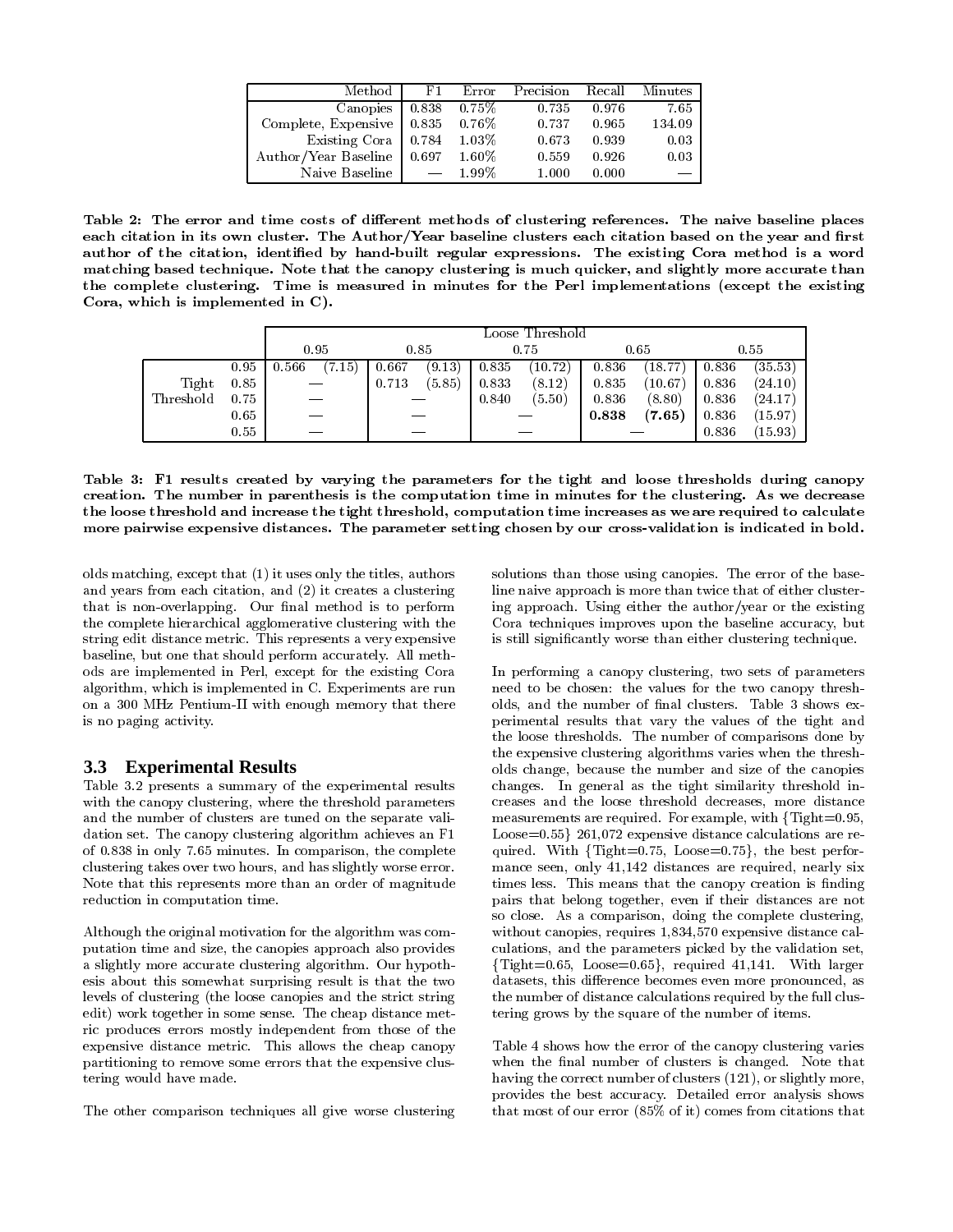| <b>Clusters</b><br># | <b>Distance</b> | $_{\rm F1}$ | Precision | Recall |
|----------------------|-----------------|-------------|-----------|--------|
| 260                  | 4               | 0.789       | 0.809     | 0.770  |
| 189                  | 6               | 0.807       | 0.752     | 0.871  |
| 143                  | 8               | 0.833       | 0.746     | 0.942  |
| 129                  | 10              | 0.837       | 0.742     | 0.960  |
| 121                  | 12              | 0.839       | 0.742     | 0.965  |
| 110                  | 14              | 0.838       | 0.735     | 0.975  |
| 105                  | 16              | 0.812       | 0.694     | 0.980  |
| 100                  | 18              | 0.791       | 0.663     | 0.981  |
| 95                   | 20              | 0.756       | 0.614     | 0.983  |
| 91                   | 22              | 0.752       | 0.609     | 0.984  |
| 90                   | 24              | 0.752       | 0.609     | 0.984  |

Table 4: The accuracy of the clustering as we vary the final number of clusters. Note that the best F1 score occurs near the correct number of clusters (121). As we allow more clusters, the precision increases, while the recall decreases.

should be in different clusters, but are predicted to be in the same cluster. Canopy clustering still make three times as many mistakes falsely putting references in the same cluster, rather than falsely putting references in different clusters.

#### **4. RELATED WORK**

Many researchers and practitioners have recognized the desirability—and the difficulty—of grouping similar items in large data sets into clustering. The methods used tend to fall into two categories: database methods for finding near duplicate records and clustering algorithms.

The extensive literature on clustering algorithms goes back many years. (See e.g. [2].) Almost all of the methods use some single method of computing similarity between pairs of items. These items are then either greedily or iteratively clustered based on their similarity. Standard clustering methods include: greedy agglomerative methods, greedy divisive methods, and iterative methods such as K-means clustering. More recent variants on these classical clustering methods use (iterative) EM methods to estimate parameters in formal statistical models or use other forms of overlapping clusters to improve precision [22]. They may also represent subsets of the data by single points [23] or use incremental clustering to improve clustering speed on large data sets [20]. The EM and statistical methods tend to be slow, while the one-pass incremental methods tend to be less accurate.

The canopies method described here differs from the above methods in that is makes use of two different similarity measures. By using the cruder similarity measure to quickly form canopies and then using the more refined similarity measure to form smaller clusters, both high speed and high precision are obtained.

Closely related to the above methods are a large number of extensions to and variants on KD-trees [5] such as multiresolution KD-trees [15], which recursively partition the data into subgroups. Almost all of these methods suffer from doing hard partitions, where each item must be on a single side of each partition. Cheap, approximate similarity measures thus cannot be used, since if an item is put on the wrong

side of a partition there is no way to later correct the error. KD-tree methods also typically scale poorly for items with large numbers of attributes, as splits are generally made on a single attribute. The *balltrees* method [17] does use overlapping regions, but still assumes that a tree structure can be made. Like the other KD-tree methods, it does not make use of the two (expensive and cheap) similarity measures upon which the canopies method is based.

A separate line of work on clustering comes from users of databases. The record linkage  $[16, 4, 10]$  or merge-purge  $[7]$ problem occurs when a company purchases multiple databases, such as multiple mailing lists, and wishes to determine which records are near duplicates (i.e. refer to the same person) so that the lists can be merged and the duplicates purged. This is a special case of clustering problem addressed above, in which the clusters are small and items in each cluster are typically quite distinct from items in other clusters.

In one approach to the merge-purge problem, multiple different keys are used to determine "duplicate" records, and the results of those different clusters are combined [7]. For example, a database is created by combining multiple databases which may contain duplicate or near duplicate records. This composite database is sorted separately on multiple keys (address, social security number, etc.). For each sorting, items within a small window of each other are checked to see if they are near duplicates, and if so combined. In a closely related approach, the database is sorted using an application-specic key (e.g. last name) and then a more expensive similarity is computed between items that are close in the sorted list  $[13, 14]$ . Like the other merge-purge researchers, Monge and Elkan assume that an exact match in a single field establishes whether two items are duplicates; our canopies algorithm allows for more complex comparisons, such as are used in clustering methods like K-means, and is more tolerant of noise. Explicitly assigning items to multiple canopies allows rigorous methods such as EM to be used within each canopy, and clear computational cost estimates to be made.

Hylton [9] comes even closer to our canopies algorithm. He proposes a method of clustering references to published articles which uses a two step algorithm. In the first step, for each item (i.e. for each reference) a pool of potentially matching items is selected by doing three full-text searches, where the query for each search consists of one of the authors' last names and two words from the title, selected at random. In the second step, all items in each pool are compared against the item used to generate the pool, using a string matching algorithm. He then forces all items which have been grouped together into a single group. For exam ple, if items A and B were grouped together based on the queries about A and items B and C were grouped together in the queries about C, then A, B, and C would end up in the same group.

Hylton's method follows the spirit of canopies in that it does an initial rough grouping which is not a unique partition, followed by a more fine-grained comparison of items within each group. It differs from canopies in that he forms one group ("pool", in his terms) for every single item. (In our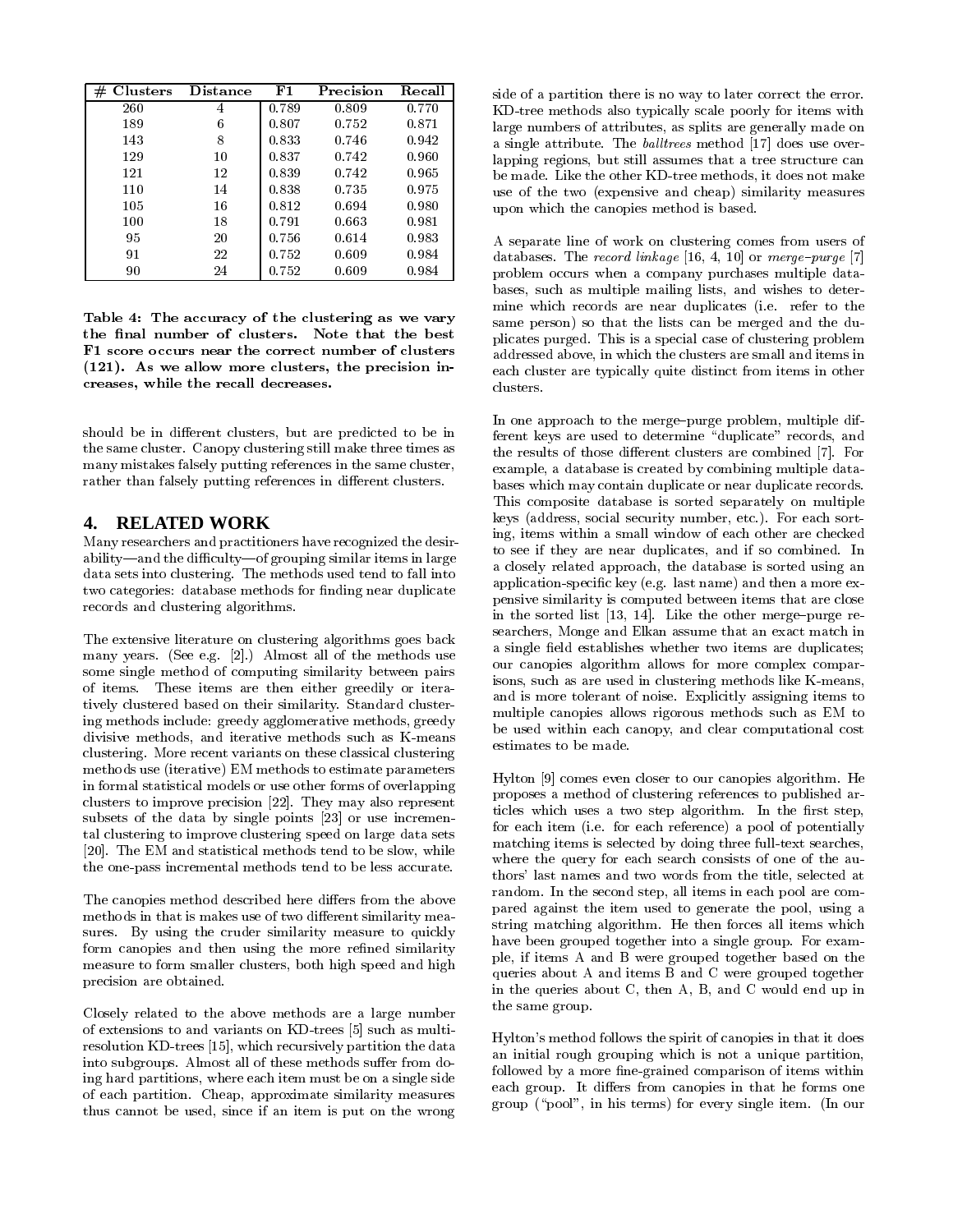terms, he requires the number of canopies to equal the num ber of items.) This is very expensive. Also, because each pool is centered on a single item, Hylton does not support the use of arbitrary clustering methods for the fine-grained clustering portion of the algorithm.

Giles et al. [6] also study the domain of clustering citations. They present experiments with several different wordmatching techniques and one string edit based technique. They find that the best-performing method is a word matching algorithm similar to the Cora technique used in Section 3, augmented to use field extraction information and bigrams. Their lesser-performing string edit distance metric is similar to ours, but the clustering algorithm they use with this metric is not greedy agglomerative clustering. Instead, they use an iterative match-and-remove algorithm to perform the clustering.

## **5. CONCLUSIONS**

Clustering large data sets is a ubiquitous task. Astronomers work to classify stars into similar sets based on their images. Search engines on the web seek to group together similar documents based on the words they contain or based on their citations. Marketers seek clusters of similar shoppers based on their purchase history and demographics. Shopbots seek to identify similar products based on the product descriptions. Biologists seek to group DNA sequences based on the proteins they code for or to group proteins based on their function in cells.

In all of these cases, the ob jects are characterized by large feature vectors (the images, text, or DNA sequences). Fur thermore, in each case there are inexpensive measures of similarity that one can compute (e.g. number of words in common), and more expensive and accurate measures (e.g. based on parse trees and part of speech tagging for text or string-edit distances for DNA). Given large data sets with hundreds of thousands or millions of entries, computing all pairwise similarities between ob jects is often intractable, and more efficient methods are called for. Also, increasingly, people are trying to fit complex models such as mixture distributions or HMMs to these large data sets. Computing global models where all observations can affect all parameters is again intractable, and methods for grouping observations (similarly to the grouping of ob jects above) are needed. Canopies provide a principled approach to all these problems. problems. The contract of the contract of the contract of the contract of the contract of the contract of the contract of the contract of the contract of the contract of the contract of the contract of the contract of the

In this paper we have focused on *reference matching*, a particular class of problems that arise when one has many different descriptions for each of many different objects, and wishes to know (1) which descriptions refer to the same object, and (2) what the best description of that ob ject is. We present experimental results for the domain of bibliographic citation matching. Another important instance of this class is the merge-purge problem. Companies often purchase and merge multiple mailing lists. The resulting list then has multiple entries for each household. Even for a single person, the name and address in each version on the list may differ slightly, with middle initials present or absent, words abbreviated or expanded, zip codes present or absent. This problem of merging large mailing lists and eliminating duplicates, becomes even more complex for householding, where

one wishes to collapse the records of multiple people who live in the same household.

When information is extracted from the web, the reference matching problem is even more severe. One can search the web and extract descriptions of products and their attributes (e.g. different models of Palm Pilots and their weight, memory, size, etc.) or descriptions of companies and what industries and countries in which they have business. This information extraction is error-prone, but redundant-many different sources sell the same product. Again, the goal is to cluster descriptions into sets that describe the same product or company, and then to determine a canonical description.

Because of the the large number of items, feature dimensions and clusters, carefully comparing every item against every other item is intractable in all the above cases. For tunately, there are often cheap and approximate means to group items into overlapping subsets we call "canopies", so that accurate, expensive comparisons can be made between items in the same canopy. Canopies, ideally, have the property that all items in any true cluster fall in the same canopy; this guarantees that no accuracy is lost by restricting comparisons of items to those in the same canopy.

The canopy approach is widely applicable. The cheap mea sures can be binning, comparison of a few attributes of a complex record, or finding similarity using an inverted index. The expensive measure can use detailed similarity measure ments such as string edit distance computed with dynamic programming. The clustering can be greedy agglomerative, K-nearest neighbor, K-means, or any of a wide variety of EM methods. The commonality across the methods is the creation of canopies using the cheap measure so that the use of the expensive measure is drastically reduced.

We have demonstrated the success of the canopies approach on a reference matching problem from the domain of bibliographic citations. Here we reduced computation time by more than an order of magnitude while also slightly increasing accuracy. In ongoing work we are running the canopies algorithm on the full set of over a million citations and expect reduced computation of five orders of magnitude, from more than one CPU year to a couple hours. In future work we will quantify analytically the correspondence between the cheap and expensive distance metrics, and we will perform experiments with EM and with a wider variety of domains, including data sets with real-valued attributes.

#### **Acknowledgments**

Most of this work was done while the first two authors were at Just Research (www.justresearch.com). Although Cora is now supported by WhizBang! Labs, it was originally created at Just Research.

#### **6. REFERENCES**

- [1] H. Akaike. On entropy maximization principle. Applications of Statistics, pages 27-41, 1977.
- [2] M. R. Anderberg. Cluster Analysis for Application. Academic Press, 1973.
- [3] P. S. Bradley, U. Fayyad, and C. Reina. Scaling clustering algorithms to large databases. In Proc. 4th